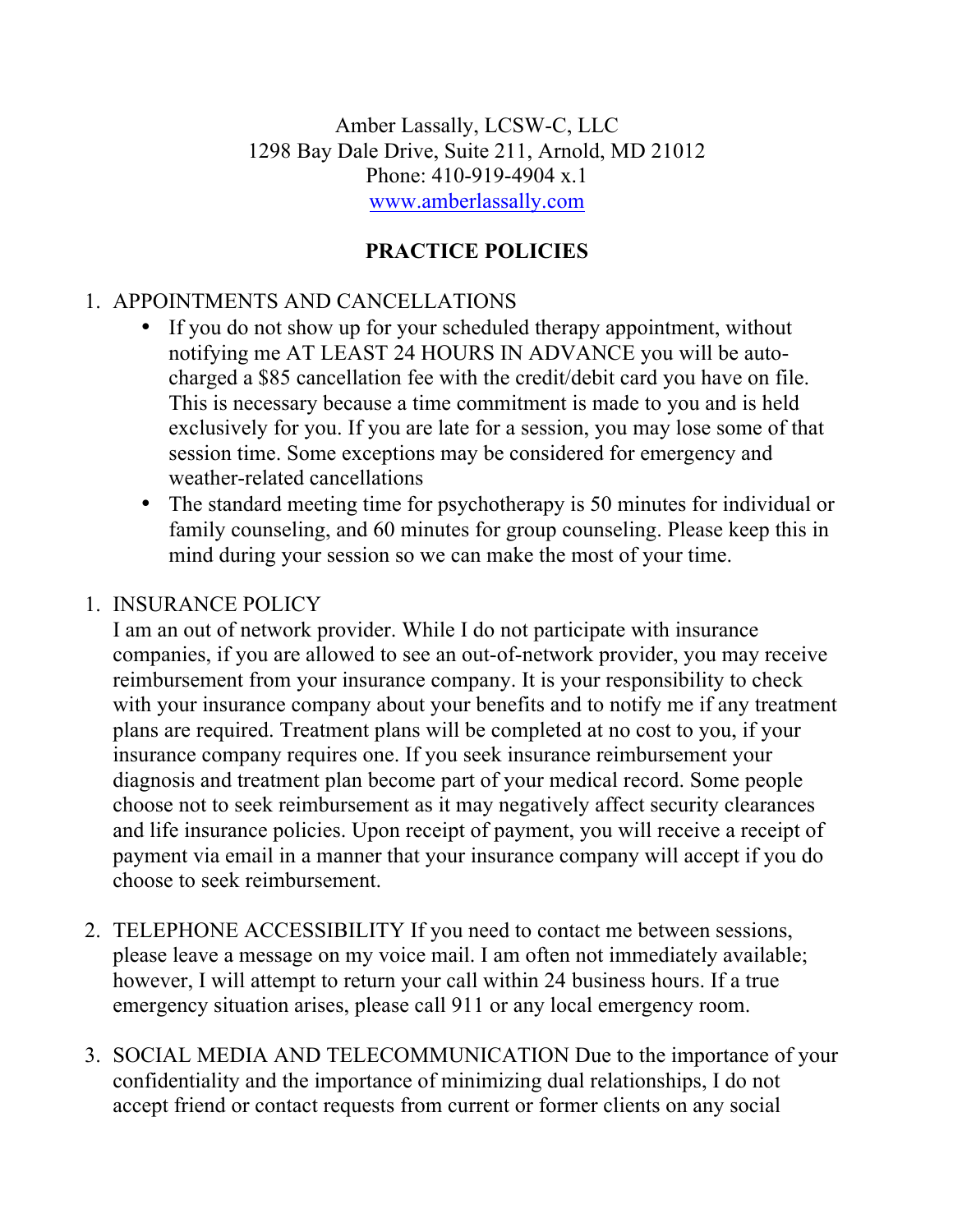networking site (Facebook, LinkedIn, etc). I believe that adding clients as friends or contacts on these sites can compromise your confidentiality and our respective privacy. It may also blur the boundaries of our therapeutic relationship. If you have questions about this, please bring them up when we meet and we can talk more about it.

- 4. ELECTRONIC COMMUNICATION I cannot ensure the confidentiality of any form of communication through electronic media, including text messages. If you prefer to communicate via email or text messaging for issues regarding scheduling or cancellations, I will do so. While I may try to return messages in a timely manner, I cannot guarantee immediate response and request that you do not use these methods of communication to discuss therapeutic content and/or request assistance for emergencies.
- 5. MINORS If you are a minor, your parents may be legally entitled to some information about your therapy. I will discuss with you and your parents what information is appropriate for them to receive and which issues are more appropriately kept confidential.

### 6. TERMINATION

- Ending relationships can be difficult. Therefore, it is important to have a termination process in order to achieve some closure. The appropriate length of the termination depends on the length and intensity of the treatment. I may terminate treatment after appropriate discussion with you and a termination process if I determine that the psychotherapy is not being effectively used or if you are in default on payment. I will not terminate the therapeutic relationship without first discussing and exploring the reasons and purpose of terminating. If therapy is terminated for any reason or you request another therapist, I will provide you with a list of qualified psychotherapists to treat you. You may also choose someone on your own or from another referral source.
- Should you fail to schedule an appointment for four consecutive weeks, unless other arrangements have been made in advance, for legal and ethical reasons, I must consider the professional relationship discontinued.

#### **FINANCIAL POLICY**

### PAYMENT

1. Fees for sessions are as follows:

• Individual Counseling- \$125 per 50 minute session (also applies to initial intake session)